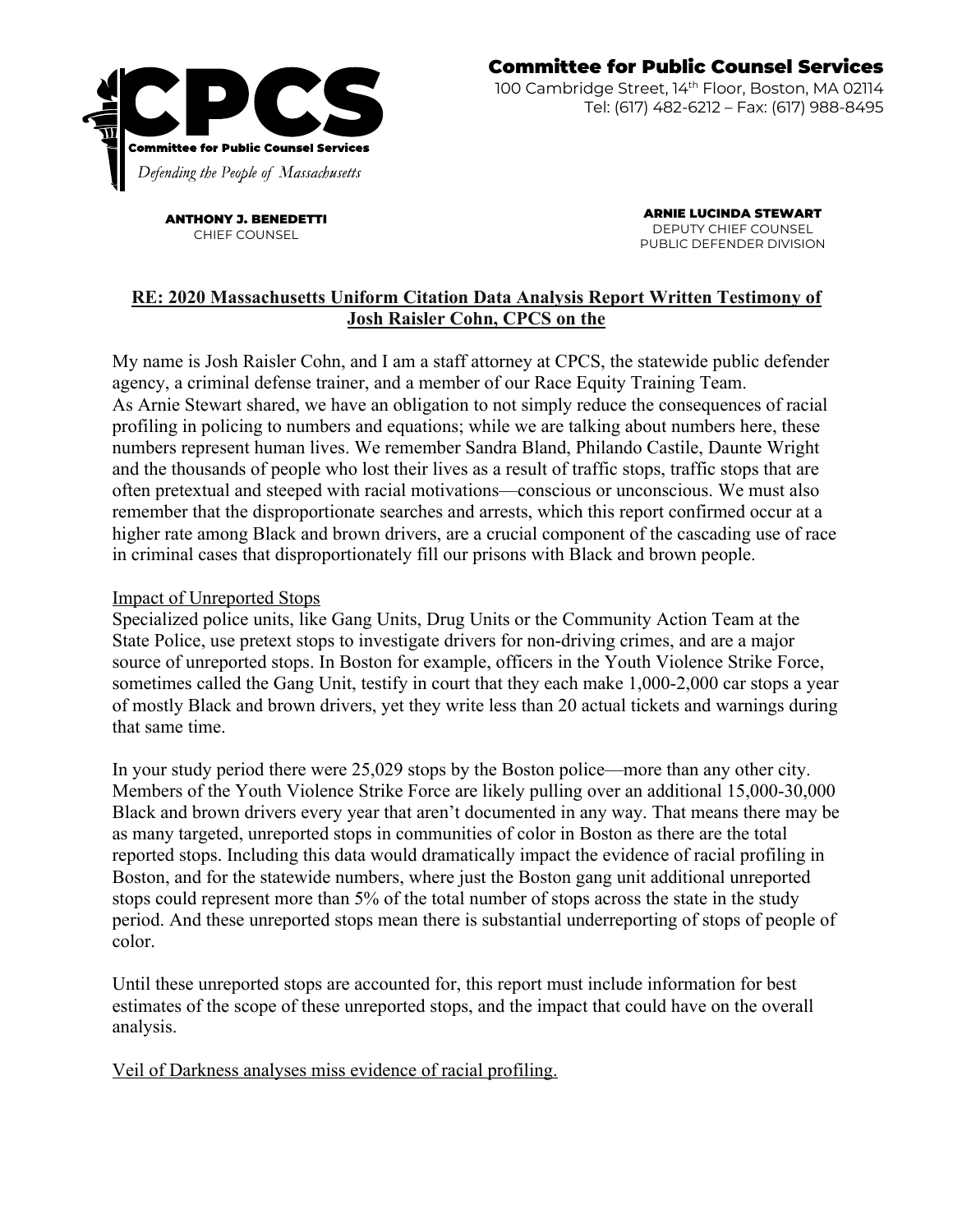It is inaccurate to hold up Veil of Darkness (VoD) as the 'gold standard' of assessing racial profiling. It is one of several tools that can be used, and research has shown that VoD may fail to capture evidence of racial profiling. The limitation that VoD does not actually control for an officer's ability to see the race of the driver is critical, and needs more exploration in this study. This is even more concerning in a well-lit cities—which are a large portion of the stops, and with the prevalence of mobile data terminals, which allow officers to see demographic information and a picture of the registered owner by running the license plate, which they can do before pulling a car over.

Several studies have found racial profiling after a VoD analysis did not show racial profiling. Grogger and Ridgeway, who developed the approach, did not find evidence of racial profiling in Oakland CA traffic stops using their method. Jennifer Eberhardt and others at Stanford University who study race and policing conducted a more detailed study of racial profiling in Oakland, and found substantial evidence of racial profiling in traffic enforcement there.<sup>1</sup> The 2016 Stanford study found that "When OPD officers could identify the person's race before a stop, they were much more likely to stop an African American, as compared to when officers could not identify the person's race."

William Horrace tested the VoD by looking at discretionary stops in Syracuse, NY.<sup>2</sup> A VoD analysis didn't show evidence of racial profiling comparing stops before dark and after dark. However, his 2016 research controlled for whether the officer could actually see the race of the driver by mapping out the stop locations, and documenting whether the location of the stop was well lit or not, and then limiting the pool of stops to only those *not* in well-lit areas. When controlling for actual lighting conditions Dr. Horrace found that Black drivers were 15% more likely to be pulled over in daylight than in darkness. This study, like Eberhardt's, actually addressed the issue of whether an officer can see the race of the driver, and both studies found evidence of racial profiling when the VoD analysis did not.

Veil of Darkness Limitations require additional analysis of racial disparities based on driving population benchmarks

Given these limitations, it is necessary to include other analysis beyond the VoD, including a residential comparison. The report presented a research question that was not answered: Question Two: "Are non-white motorists stopped more often than their representation in the driving population would predict?" The report's own data shows substantial disparities. Statewide, where 92% of the drivers who receive citations are from Massachusetts, 16% of the stops were Black drivers, while Black people are about 9% of the state population. On a state level, that looks like significant evidence of racial disparity. Hispanic drivers are 15% of the

```
police-behavior-offers-solutions/
```
<sup>1</sup> REBECCA C. HETEY, BENOÎT MONIN, AMRITA MAITREYI & JENNIFER L. EBERHARDT, *DATA FOR CHANGE: A STATISTICAL ANALYSIS OF POLICE STOPS, SEARCHES, HANDCUFFINGS, AND ARRESTS IN OAKLAND, CALIF., 2013-2014* at 77 (2016), https://stanford.app.box.com/v/Data-for-Change. *See also*  https://news.stanford.edu/2016/06/15/stanford-big-data-study-finds-racial-disparities-oakland-calif-

<sup>2</sup> William C. Horrace & Shawn M. Rohlin, *How Dark Is Dark? Bright Lights, Big City, Racial Profiling*, 98 REV. OF ECON. & STAT. 226 (2016). https://www.maxwell.syr.edu/news/article/veilof-darkness